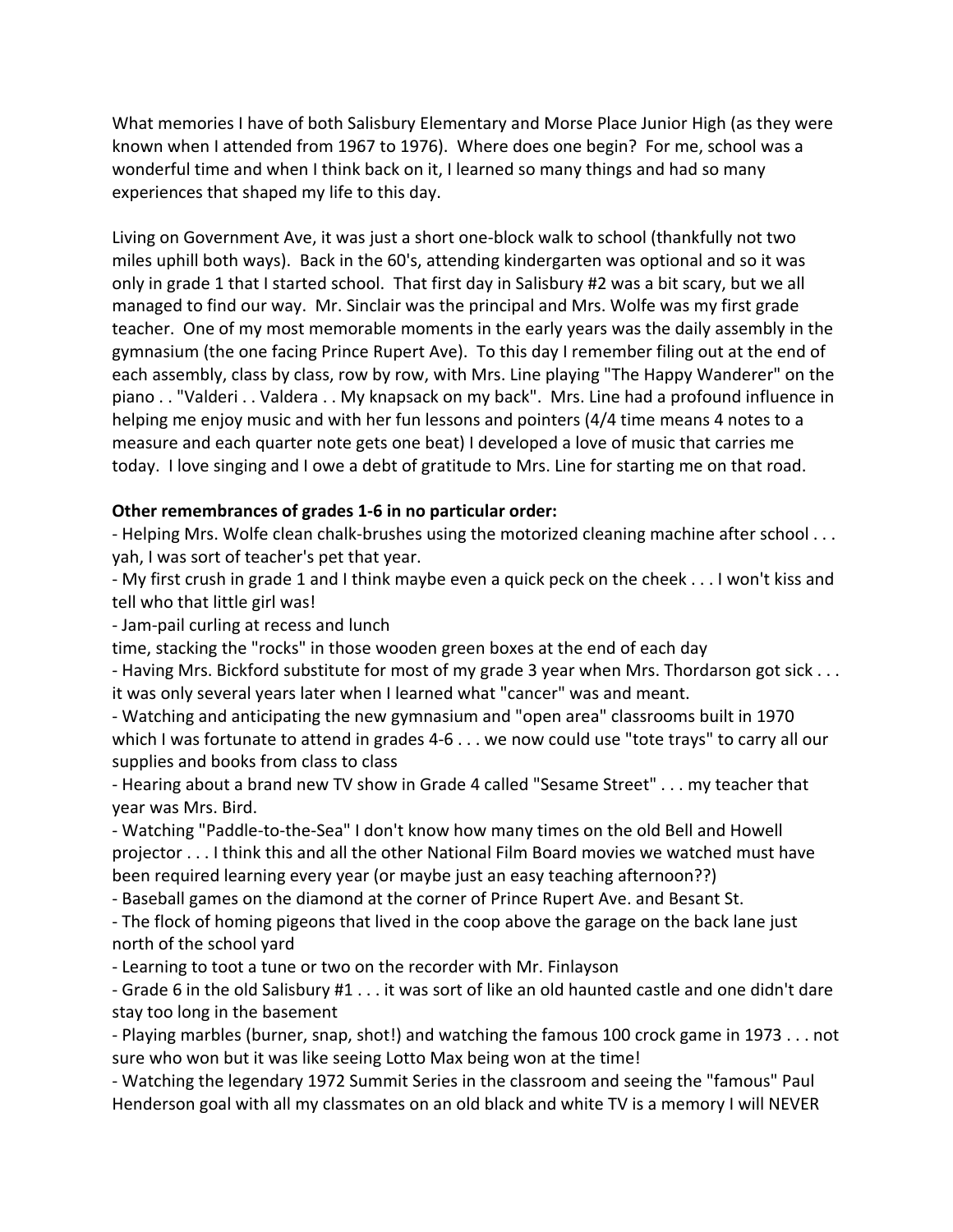forget. Not sure watching a hockey game on TV in school would be allowed today, but thank you Mr. Dyck and Mr. Betker for having the foresight and wisdom to let us witness live this iconic moment of our Canadian history.

## **Then there was the scary thought of leaving as a senior grade 6er and becoming a "Freshie" at Morse Place:**

- Class 7A with Mrs. Simkin (I think her husband was a part of the ownership of the original Winnipeg Jets) . . the guys in class were the "brass section" in band, but the girls were the "brains" in school.

- Perogy fundraiser sales . . . . first time I heard of a perogy . . . I'm not Ukrainian, but I married a wonderful Ukrainian girl years later . . . she is a Morse Place alumni too and was in the grade just behind me.

- Shops class . . woodworking with Mr. Zukewich . . . made a fine chess board (which I just gave to my godson last year for his birthday) and molded a funky plexi-glass dish of some sort (I think Mom still keeps her fruit in there).

- Drafting class with Mr. Kent (the ammonia fumes from the blueprint machine were "wicked") .

. . T-squares and 4H pencils peaked an interest that led to my current Engineering career

- Realization I was no athlete (more like the 90 lb weakling) but I could do the flexed arm hang longer than just about anyone.

- Realization that math was something I was better at . . . placing 2nd in the M.A.S.T. grade 9 provincial math contest beating out all but one of the St. John's Ravenscourt guys was pretty special . . . yes I was that geek . . . but thank you Mr. Kozlowich for making math fun

- "The Paddle" when you did something dumb in a certain Mr. Sclass . . . . come to the front, bend over and touch your toes . . . smack with the flat end of a goalie stick. . . It was more the embarrassment of being caught than the "sting" but you certainly didn't "goof up" again! - Learning French History in Mr. Syko's class in the wooden "shacks" brought in for overflow and knowing that he was a "hero" since he was on the Canadian Men's Volleyball team . . . . he died several years later from cancer but he was always a great role model.

- Band classes in the Old Salisbury #1 and then in the new band room build in 1975 . . . we had fun with Mrs. Macintyre and once even carried her little Austin Mini from the parking lot to the middle of the field . . . she was mad, but I think laughed it off in the end

- Band trips to the Rockies and Saskatoon . . . 24 hour sleep-a-thons back in Salisbury #1 to raise funds.

- French classes with Mr. Ferraton and the reel-to-reel speaking tapes "Ecouter et Parler" . . . Je m'appelle Darryl, comment s'apple tu?

- Spirit Week in February where we all spent the day at Morse Place Community Club doing fun outdoor activities

- The dances . . . . boys on one side of the gym and girls on the other . . . . then if you were lucky, you would get up the nerve to ask that special girl for a "slow dance" . . . hopefully the long version of "Hey Jude" by the Beatles would be playing then . . or maybe you just stayed glued to the wall too scared to make your move.

- Through it all, Mr. Joe Flood was a great Principal and his secretary Mrs. McKinnon kept everyone's late slips in check.